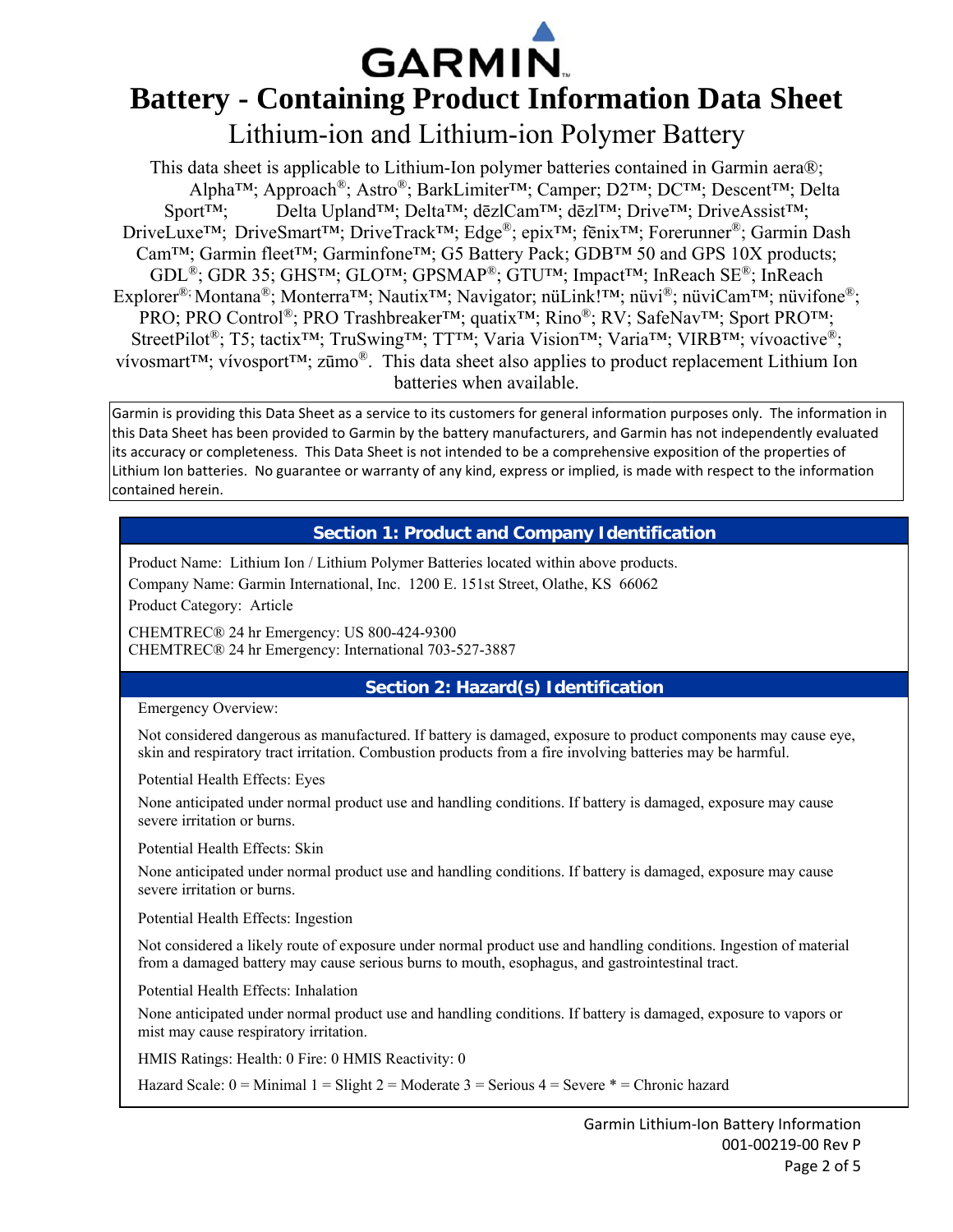#### **Section 3: Composition/Information on Ingredients**

| <b>Substance</b>               | wt percent | CAS#          |
|--------------------------------|------------|---------------|
| Graphite Carbon                | 19.5%      | 7782-42-5     |
| Aluminum                       | 16.7%      | 7429-90-5     |
| Copper                         | 10.4%      | 7440-50-8     |
| Lithium Manganese Oxide        | 8.7%       | 12057-17-9    |
| Lithium Cobalt Oxide           | 8.7%       | 12190-79-3    |
| Lithium Nickel Oxide           | 8.7%       | 12031-65-1    |
| Polypropylene                  | 7.3%       | 9003-07-0     |
| Polyethylene                   | 5.6%       | 9002-88-4     |
| Ethylene Carbonate             | 3.6%       | $96 - 49 - 1$ |
| Lithium Hexafluorophosphate    | 3.6%       | 21324-40-3    |
| Polyvinylidene Fluoride (PVDF) | 3.6%       | 24937-79-9    |
| Dimethyl Carbonate             | 3.6%       | 616-38-6      |

#### **Section 4: First-Aid Measures**

Symptoms of Exposure: Under conditions of normal use there should be no exposure to hazardous materials.

In the event of an opened battery situation:

Inhalation: Contents of an opened battery cell can cause respiratory irritation

Ingestion: Contents of battery cell can cause stomach irritation / burns. Seek medical help immediately

Skin Contact: Contents of an opened battery cell can cause skin irritation

Eye Contact: Contents of an opened battery cell can cause eye irritation

#### **Section 5: Fire-Fighting Measures**

Extinguishing Media: CO2, Dry chemical or foam. Water may be effective in extinguishing fire in materials surrounding lithium ion batteries.

Unusual Fire & Explosion Hazards: Fires in confined spaces or involving large quantities of lithium ion batteries may produce dangerous fumes.

Do not open, crush, disassemble, or incinerate battery. Do not expose battery to extreme heat or fire.

#### **Section 6: Accidental Release Measures**

Remove personnel from area until fumes dissipate. If the skin has come into contact with the electrolyte, it should be washed thoroughly with water.

Sand or earth should be used to absorb any exuded material. Seal leaking battery and contaminated absorbent material in plastic bag and dispose of as Special Waste in accordance with local regulations.

#### **Section 7: Handling and Storage**

Storage: Store in a cool place, prevent condensation on cell or battery terminals. Elevated temperatures may result in reduced battery life. Optimum storage temperatures are between -31°F and 95°F.

Handling: Short circuit will bring high temperature elevation to the battery as well as shorten the battery life.

Avoid short circuits as the heat can burn attendant skin and rupture the battery cell case.

Batteries packaged in bulk containers should not be shaken.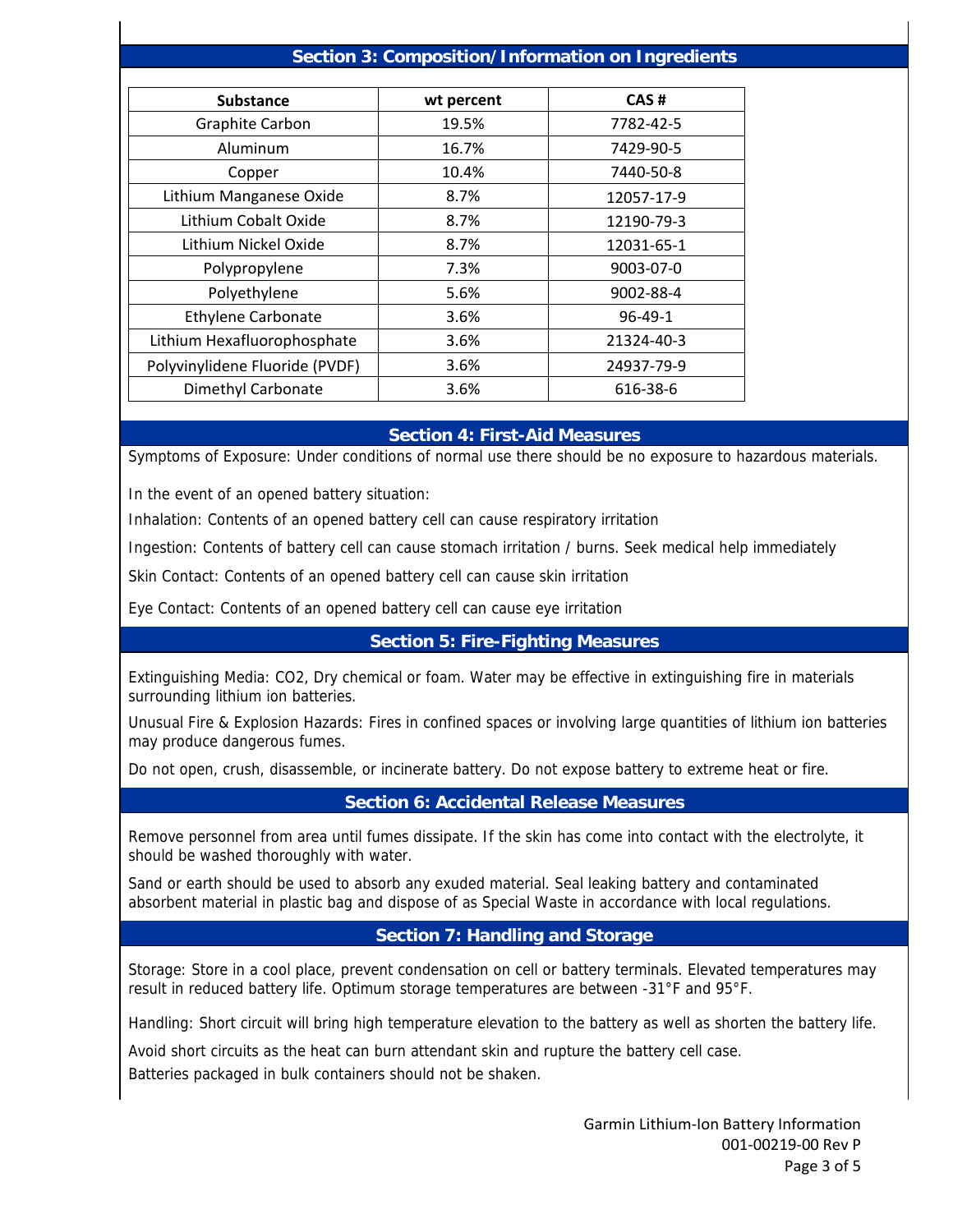## **Section 7: Handling and Storage, continued**

Charging: This battery is designed for recharging. Charge battery before use. Observe the specified charge rate since higher rates can cause a rise in internal gas pressure which may result in damaging heat generation or cell rupture and/or venting.

CAUTION: Do not puncture or otherwise damage the battery or dispose in fire, mix with other battery types, charge above specified rate, connect improperly, or short circuit, which may result in overheating, explosion or leakage of cell contents.

## **Section 8: Exposure Controls/Personal Protection**

No protective equipment is necessary under conditions of normal use. In the event of a fire or opened cell:

Eye/Face Protection: Goggles and face shield

Skin Protection: Gloves and protective clothing

Respiratory Protection: Inorganic dust respirator

#### **Section 9: Physical and Chemical Properties**

Appearance: Cylindrical or prismatic shape

Odor: none

pH: Not Applicable

Flash point: Not applicable unless individual components exposed

Flammability: Not applicable unless individual components exposed

Relative density: Not applicable unless individual components exposed

Solubility (water: ) Not applicable unless individual components exposed

#### **Section 10: Stability and Reactivity**

Product is stable when used under normal conditions.

Conditions to avoid: Heat above 70°C or incinerate. Deform. Mutilate. Crush. Pierce. Disassemble Short circuit. Expose over a long period to humid conditions.

Materials to avoid:

Hazardous decomposition Products: Carbon Monoxide, Hydrofluoric Acid

**Section 11: Toxicological Information** 

#### Acute Dose Effects

A: General Product Information

If product is ruptured, material may cause irritation to the skin, eyes and respiratory tract.

B: Component Analysis - LD50/LC50

No LD50/LC50's are available for this product's components.

**Carcinogenicity** 

A: General Product Information

No information available for the product.

 B: Component Carcinogenicity None of this product's components are listed by ACGIH, IARC, OSHA, NIOSH, or NTP.

# **Section 12: Ecological Information**

Mammalian effects: None known if used/disposed of correctly

Eco-toxicity: None known if used/disposed of correctly

Bioaccumulation potential: None known if used/disposed of correctly